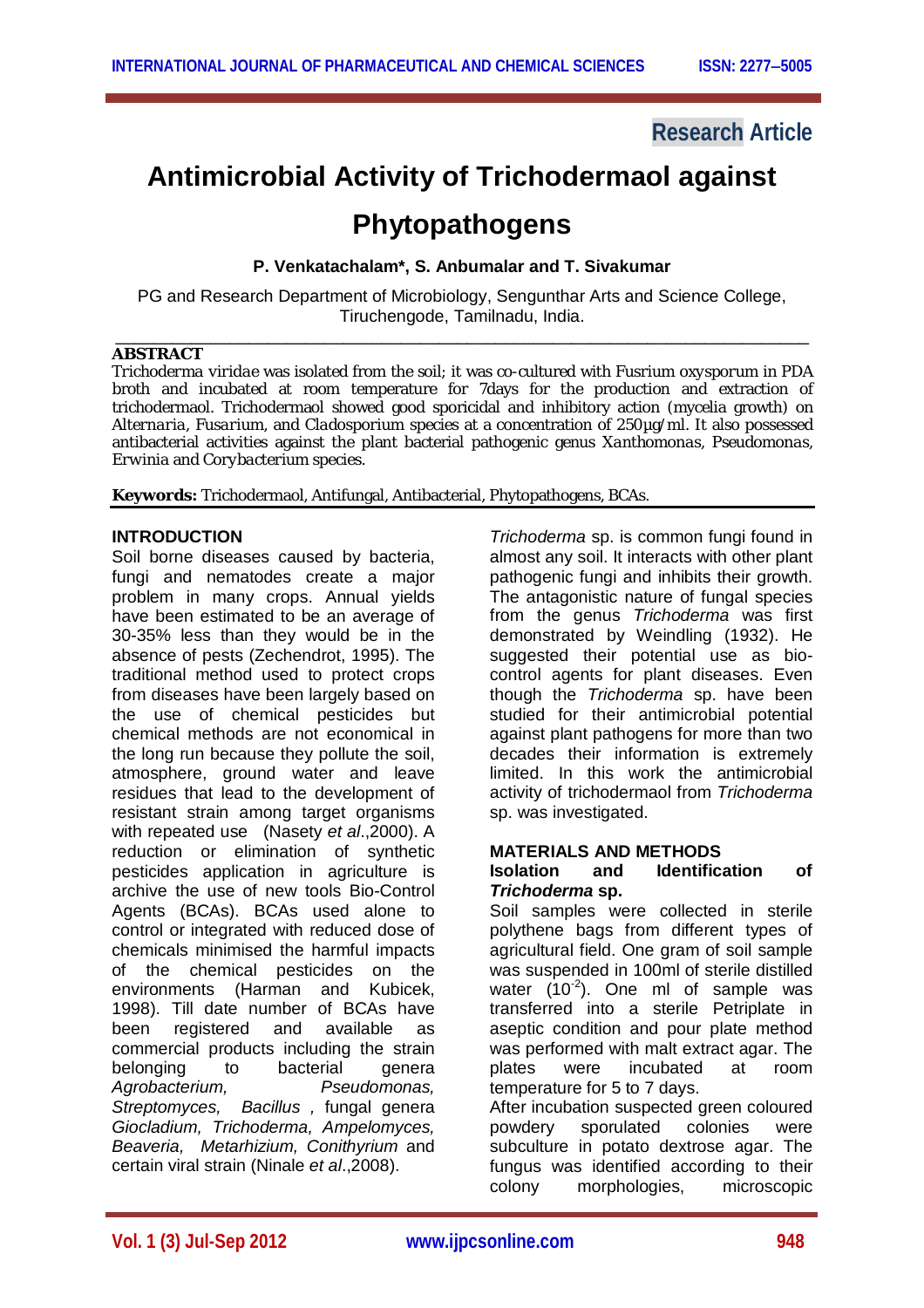appearances of mycelium and spore structures by lacto-phenol cotton blue mount.

#### **Production and purification of Trichodermaol**

About 500ml of potato dextrose broth was prepared in 1000ml flask and sterilized at 121 C for 15 minutes. The medium was inoculated with 10mm of agar block of 5days old culture of *Trichoderma viridae* and *Fusarium oxysporum*. The flask was incubated at room temperature with 12hour of light and dark condition per day up to 5days. Finally the culture was acidified with concentrated HCl to pH 2.5 and extracted with ethylacetate. The extract was dried over sodium anhydrous and concentrated the trichodermaol. The concentrated extract was dissolved in acetone and recrytallized. Five milligram of the compound was dissolved in 3ml methanol and analysed by UV spectrophotometer.

# **Effect of non-volatile phase of trichodermaol against phytopathogenic fungus (Carpenter, 1942)**

Various concentration of trichodermaol (50, 100, 150, 200 and 250µl) were incorporated into 100ml of malt extract agar at 60ºC after sterilization and poured into the Petriplate allowed for solidification. The plates were inoculated with 6mm of agar block of plant pathogenic fungus. The plates were incubated at room temperature and the radius of fungal colonial growth was recorded at  $3^{\text{rd}}$ ,  $5^{\text{th}}$ and  $7<sup>th</sup>$  day of incubation.

#### **Volatile phase effect of trichodermaol against phytopathogenic fungus (El Hassan** *et al***., 2007)**

Whatman No 1 filter paper disc (3cm diameter) was coated with (250µl/disc) trichodermaol and fixed inside the lid of Petriplate containing malt extract agar already inoculated with test fungus. The plates were closed and the bottom plate with top lid wrapped by two layer of parafilm. The plates were invertly parafilm. The plates were invertly incubated at room temperature for 9 days.

#### **Assessment of sporicidal activity of trichodermaol**

Various concentration of trichodermaol (50, 100, 150, 200 and 250µl) was incorporated into 1ml sterile of potato dextrose broth in eppendrof tubes. A loopful of targeted fungal spore suspension (10<sup>3</sup>spores/ml) was inoculated into the tubes. The tubes were incubated at room temperature for 6hours, then observed the number of germination and recorded.

# **Antibacterial activity of trichodermaol**

Broth culture of *Corybacterium machiganense, Erwinia amylovora, Pseudomonas lisi* and *Xanthomonas oryzae* were swabbed on Muller Hinton agar plates. Created 6mm of well into the agar medium by using cork borer. The wells were loaded with various concentration of (50, 100, 150, 200 and 250µl) trichodermaol. The plates were incubated at 37ºC for 24 hours and recorded the zone of clearance.

# **RESULTS AND DISCUSSION**

The idea of sustainable agricultural practices and environmental protection has enhanced the importance of biocontrol agents. The fungus *Trichoderma* typically considered soil borne organism associated with the roots of plant, has potency to control plant diseases caused by microbes (Harmen *et al*., 2004). However, the present investigations are mainly focused on the production, purification and antimicrobial potency of an antimicrobial compound trichodermaol from *Trichoderma viridae*.

The isolated *Trichoderma* sp. was identified based on their colony appearances, mycelia morphology and spore shape and arrangements. *Trichoderma viridae* is whitish green colony, microscopic view showed long thick sterile hyphae, side branches are short and thick, grouped phialides in 3 or 4 and conidia is freeze edged spherical. UV spectrophotometer analysis of the ethyl acetate extract of *Trichoderma viridae*  show peak values at 235nm, 278nm and<br>346.7nm which is identified as is identified as trichodermaol (Fig.1). Trichodermaol is a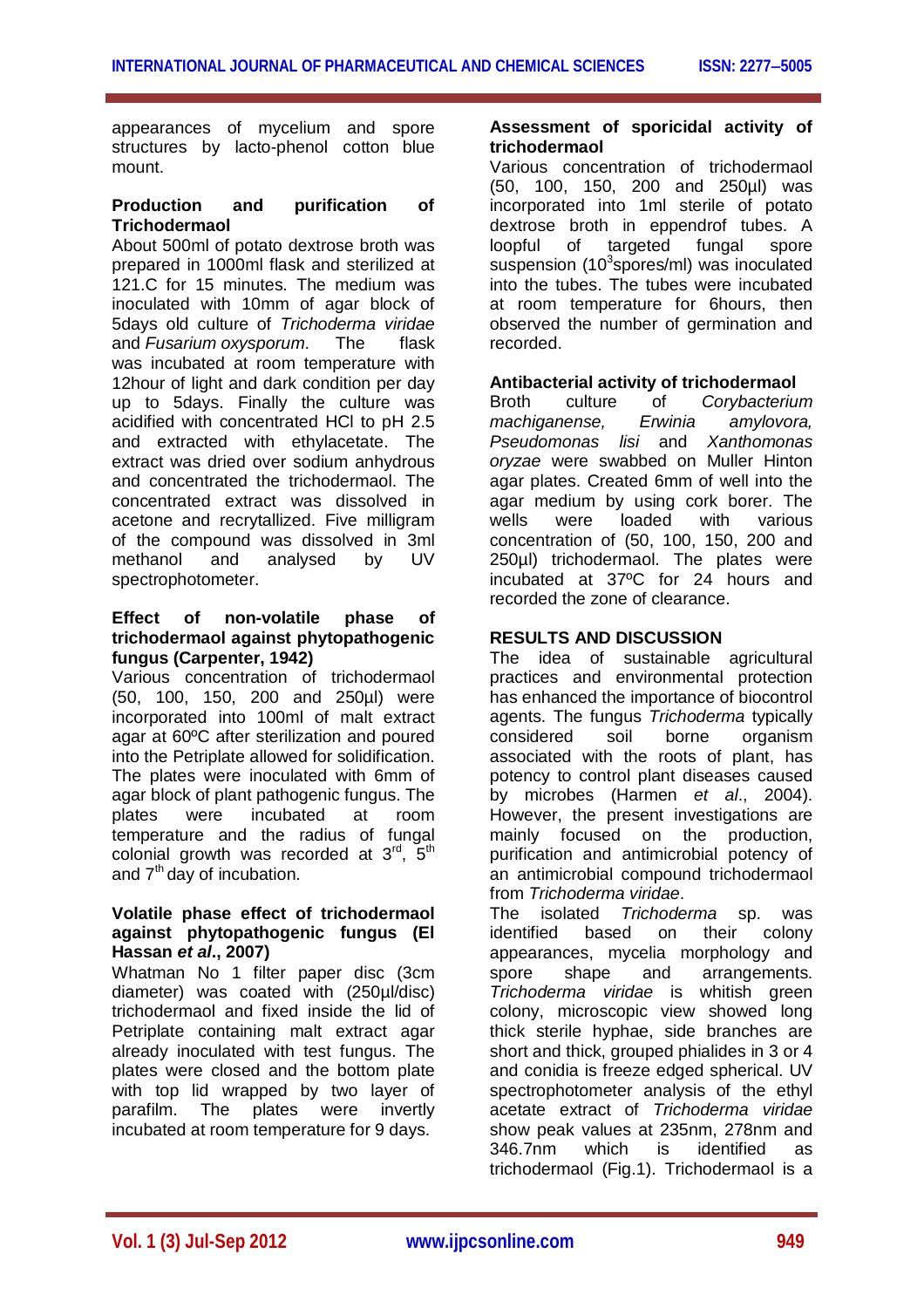anthraquinone derivative, it is chemically 1, 2, 3, & 4α hexahydromono anthraquinone. The similar compound was previously reported by Adachi *et al*. (1983) from dual culture of *Trichoderma* sp. with *Fusarium* sp. Donnelly and Sherdan (1986) reported that combined culture of *Trichoderma* sp. with *Fusarium* sp. formed pachihasin, chrysophenol and emodin like compounds; *Fusarium* sp. alone did not produce the trichodermaol compound in liquid medium reported by Adachi *et al*. (1983).

The higher concentration of trichodermaol compound was inhibiting the germination of spores of phytopathogenic fungi, range of inhibition of growth from 50 to 75% at the trichodermaol concentration of 200 to 250µg /1ml (Table 1). The compound effectively suppressed the vegetative growth of *Cladosporium cladosporoides, Alternaria alternata, Fusarium oxysporum* and *Fusarium solani* but less action against *Verticillium* sp. (Table.2). Ubalua *et al.* (2007) reported that an isolate of *T.viridae* effectively controlled the spore germination of *Rhizopus* sp. and *Aspergillus* species. Similarly the *Cladosporium cladosporoides, Alternaria* 

*alternate, Fusarium oxysporum,* and *Fusarium solani* spore germination was effectively inhibited by trichodermaol but less inhibition against spores of *Verticillium* sp.

The volatile phase of trichodermaol was highly retarding the growth of *Alternaria*  alternate on 9<sup>th</sup> day of post inoculation. Viridofungin and 6-pentolyl adinopensone are the volatile substances occurred in *Trichoderma* culture; they inhibiting the growth of *Fusarium moniforme*, *Cory. michganense* and *Erwinia amylovora* previously reported by El Hasan *et al.*  (2007, 2009). Antibacterial activity of trichodermaol produced greatest zone of inhibition (27mm) against *Pseudomonas lisi* and *Xanthomonas campestris*, 15mm zone with *Erwinia amylovora* and 12mm zone of clearance against *Corynebacterium machiganense* (Fig*.*1). These results suggested that the compound trichodermaol extracted from the *Trichoderma viridae* may be used as a biocontrol agent to control fusarium wilt, fusarium rot, late blight of potato, wet rot of potato, citrus canker, anthraconase of tomato and tomato wilt.



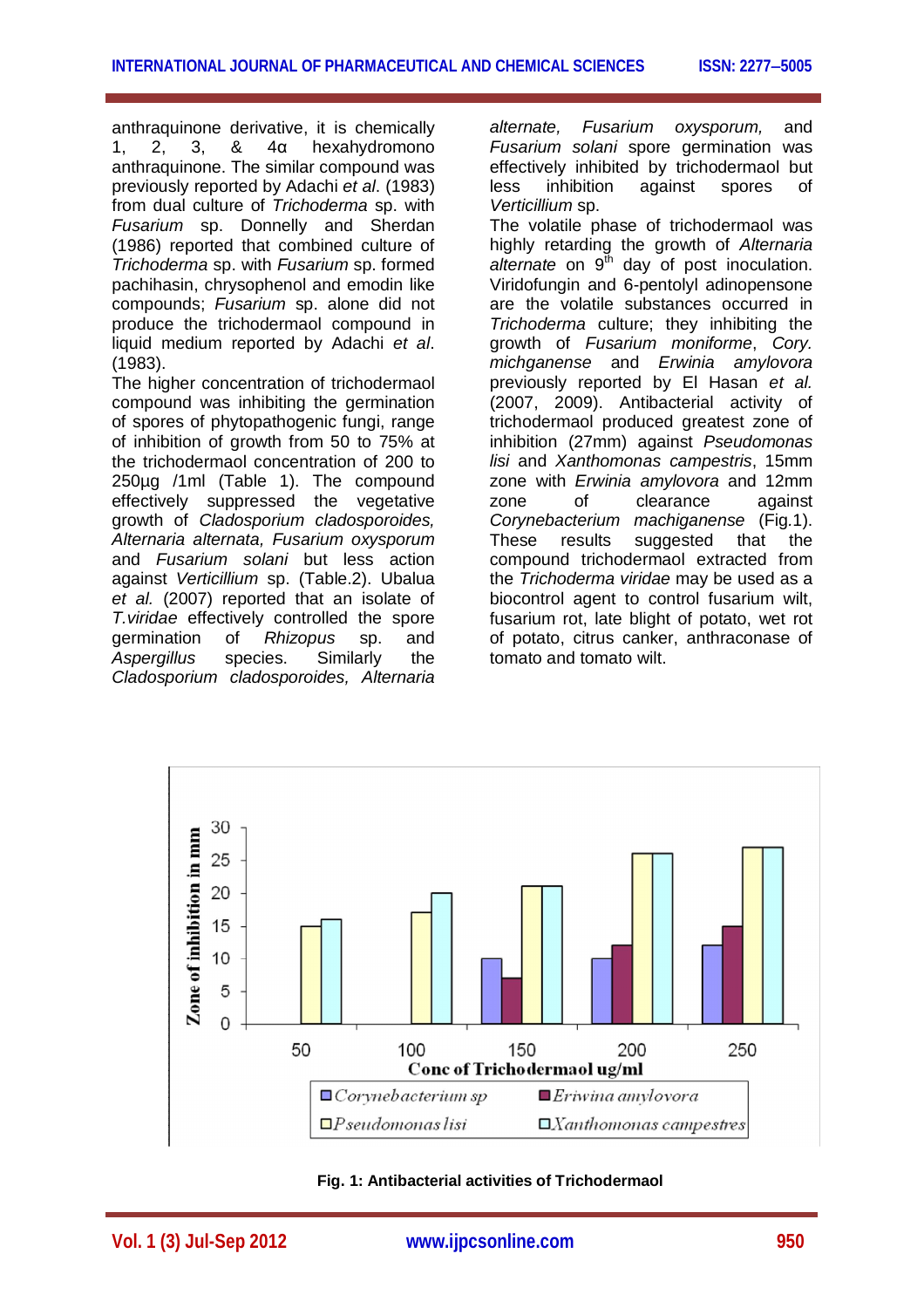| Conc of<br>Trichodermaol<br>µg/ml | Alternaria altenata          |      |      | Cladososporium<br>cladosporoitus |      |      | F.oxysporum |      | F.solani |             | Verticillium sp |             |             |             |                |
|-----------------------------------|------------------------------|------|------|----------------------------------|------|------|-------------|------|----------|-------------|-----------------|-------------|-------------|-------------|----------------|
|                                   | Day(s) of incubation         |      |      |                                  |      |      |             |      |          |             |                 |             |             |             |                |
|                                   | 3                            | 5    |      | 3                                | 5    |      | 3           | 5    | 7        | 3           | 5               |             | 3           | 5           | $\overline{7}$ |
|                                   | Vegetative fungal size in mm |      |      |                                  |      |      |             |      |          |             |                 |             |             |             |                |
| 50                                | 4.0                          | 4.0  | 6.0  | 0                                | 13.0 | 19.0 | 0           | 6.0  | 8.0      | 0           | $\Omega$        | $\mathbf 0$ | $\mathbf 0$ | $\mathbf 0$ | 6.0            |
| 100                               | 4.0                          | 9.0  | 12.0 | 8.0                              | 14.0 | 21.0 | 9.0         | 9.0  | 10.0     | 5.0         | 6.0             | 7.0         | $\Omega$    | $\Omega$    | 6.0            |
| 150                               | 7.0                          | 10.0 | 12.0 | 16.0                             | 16.0 | 22.0 | 12.0        | 12.0 | 24.0     | 8.0         | 9.0             | 22.0        | $\Omega$    | $\Omega$    | 12.0           |
| 200                               | 7.0.                         | 12.0 | 19.0 | 24.0                             | 20.0 | 24.0 | 14.0        | 13.0 | 31.0     | 11.0        | 17.0            | 31.0        | $\Omega$    | $\Omega$    | 13.0           |
| 250                               | 12.0                         | 13.0 | 25.0 | 24.0                             | 36.0 | 46.0 | 18.0        | 18.0 |          | $33.0$ 21.0 | 32.0            | 38.9        | $\Omega$    | $\Omega$    | 15.0           |

#### **Table 1: Non volatile effect of trichodermaol against various fungal plant pathogens**

**Table 2: Sporicidal effect of trichodermaol against phytopathogenic fungal spores**

| <b>Conc of Trichodermaol</b><br>ug/ml | <b>Alternaria</b> | Cladososporium F.oxysporum |    | F.Solani | <b>Verticillium</b> |
|---------------------------------------|-------------------|----------------------------|----|----------|---------------------|
| 50                                    |                   |                            |    |          |                     |
| 100                                   |                   |                            |    |          |                     |
| 150                                   | 3+                |                            | 3+ | 3+       |                     |
| 200                                   |                   |                            | 3+ | 41       |                     |
| 250                                   |                   |                            | 3+ | 44       |                     |

1+ - ≤ 25%, 2+ - ≥ 25% and ≤ 50%, 3+ - ≥ 50% and ≤ 75%, 4+ - ≥ 75% and ≤ 100%

# **REFERENCES**

- 1. Adachi K Aloki H Osawa T Naniki M Yamane T and Ashida T. Structure of antibacterial substances produced in combined culture *Trichoderma* sp. with *Fusarium oxysporum*. Chemistry letters. 1983;6:923-926.
- 2. Carpenter JB. A toximetric study of some eradicant fungicides. Phytopathology. 1942;32:845-856.
- 3. Donnelly DMX and Sheridan MH. Anthraquinone from *Trichoderma polysporum*. Phytochemistry. 1986;52:2303-2304.
- 4. El Hassen A Walker F Schone J and Buchenauer H. Antagonastic effect of 6- pentyl-alpha-pyrone produced *Trichoderma harizianum* forward *Fusarium monilifome*. Journal of plant diseases and production. 2007;114(2):62-68.
- 5. El Hassen A Walker F Schone J and Buchenauer H. Detection of

viridofungin A and other antifungal metabolites extracted from *Trichoderma harizianum* active against different plant pathogens. European Journal of plant pathology. 2009;124:457-470.

- 6. Harman GE and Kubicek CP. *Trichoderma* and *Giocladium*. Toylar and Francis, London. 1998:278-292.
- 7. Naseby DC Pascual JA and Lynch JH. Effect of biocontrol strains of *Trichoderma* on *Pythium ultimum*, soil microbial communities and soil enzyme activities. Journal Applied Microbiology. 2000;88:160-169.
- 8. Ubalua AO and Oty E. Antagonistic properties of *Trichoderma viridae* on post harvest Cassava root pathogens. African Journal of Biotechnology. 2007;6(2):2447- 2450.
- 9. Vinale F Krishnapillai S Emillion LG Roberta M Sheriden LW and